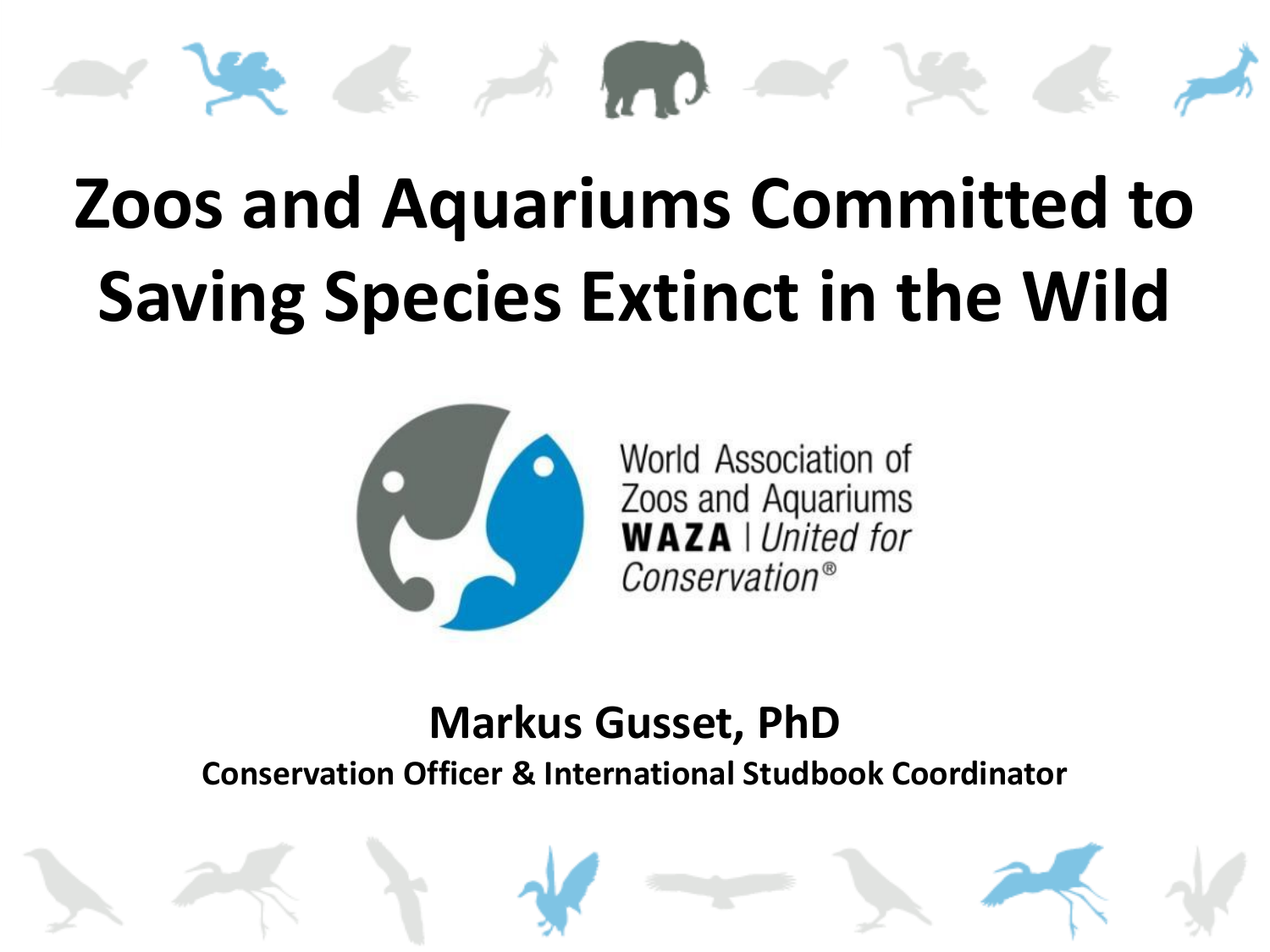World Association of Zoos and Aquariums **WAZA** | United for Conservation

### **Red List of Threatened Species**

XXXXXMAQXXXXXX

widely recognised as the most comprehensive, objective global approach for evaluating the conservation status of animal and plant species

each species assessed is assigned to one of eight different categories, based on a series of quantitative criteria

species classified as Vulnerable, Endangered and Critically Endangered are regarded as threatened

Extinct in the Wild means that these species are known only to survive in human care

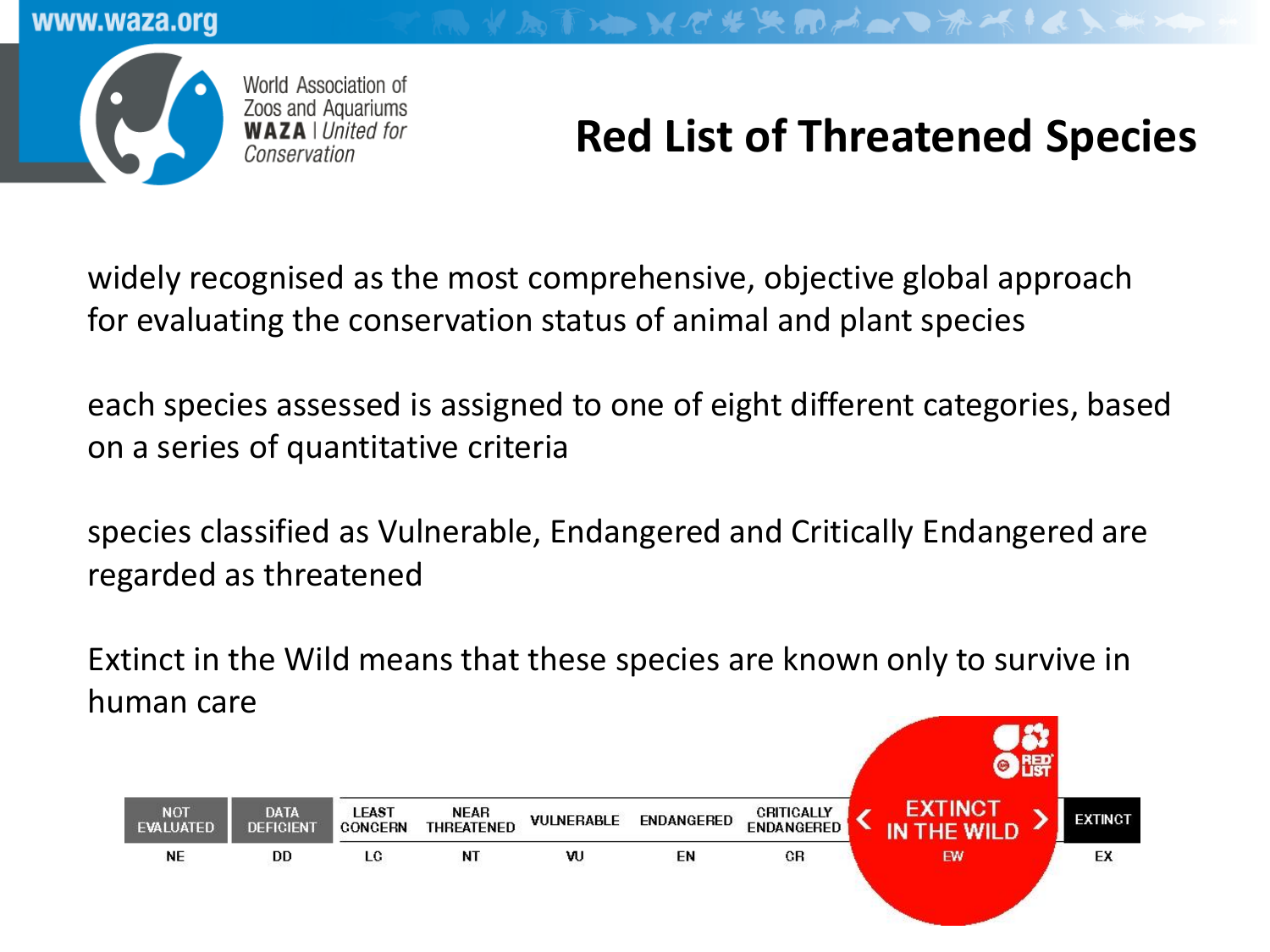

#### **Improvement in Red List Status**

TENT \* \* RAND # \* 14 X \*

there were 68 vertebrate species that underwent an improvement in conservation status, all but four due to conservation measures

for these 64 species, conservation breeding was implemented as a major or minor conservation action that led to an improvement during the period of change in 16 and three species, respectively

19 of the 64 species showing genuine improvement due to conservation measures benefitted from conservation breeding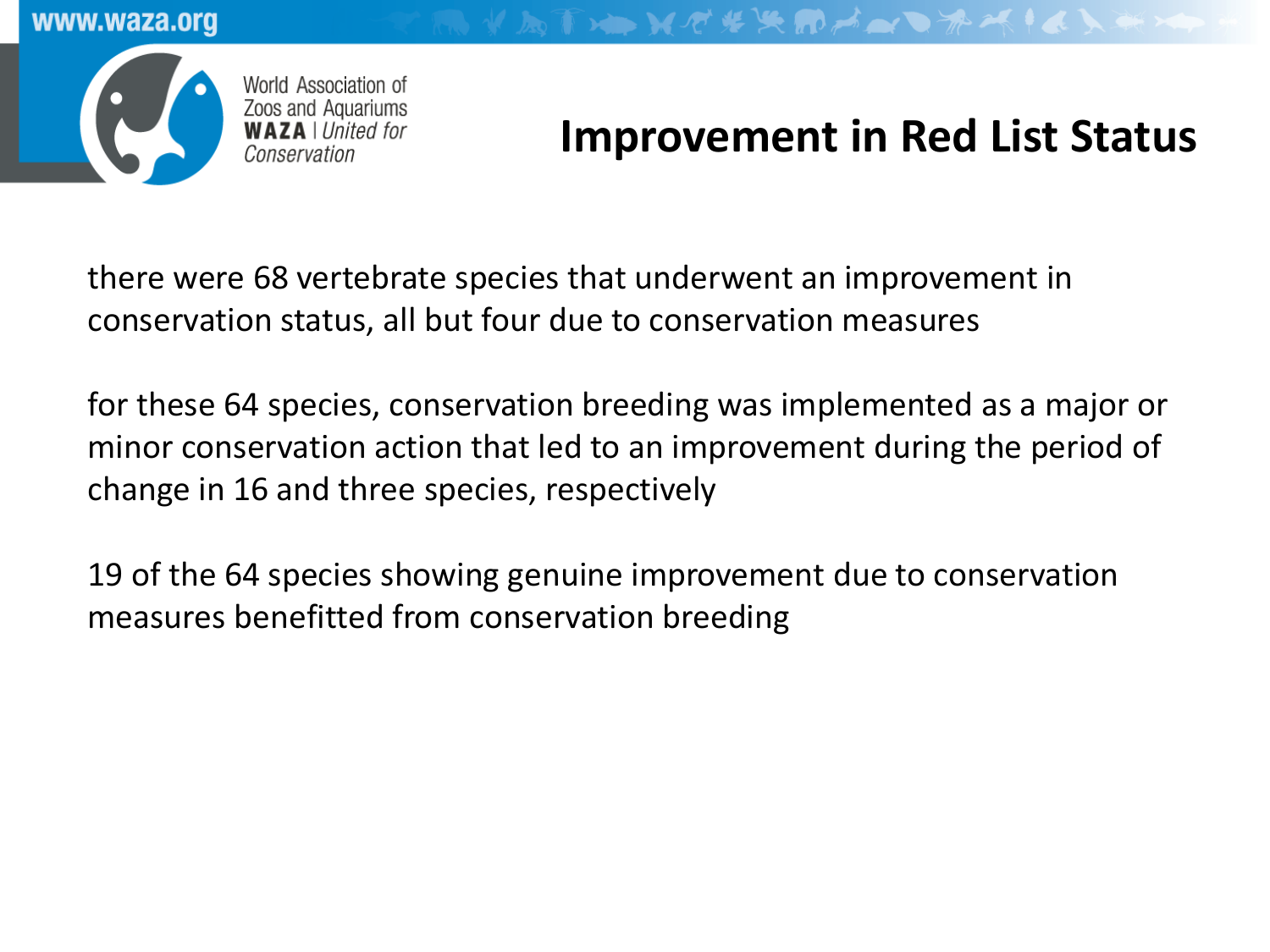

World Association of Zoos and Aquariums

#### **Improvement in Red List Status**

TENTIXTHAN

figures were subsequently contested and updated

there were 13 instead of 16 species identified for which conservation breeding was implemented as a major conservation action

for at least nine of these 13 species, zoos and aquariums also provided substantial logistical, technical and/or financial support

conservation breeding in zoos and aquariums has played a role in the recovery of one-quarter of those vertebrate species whose threat status was reduced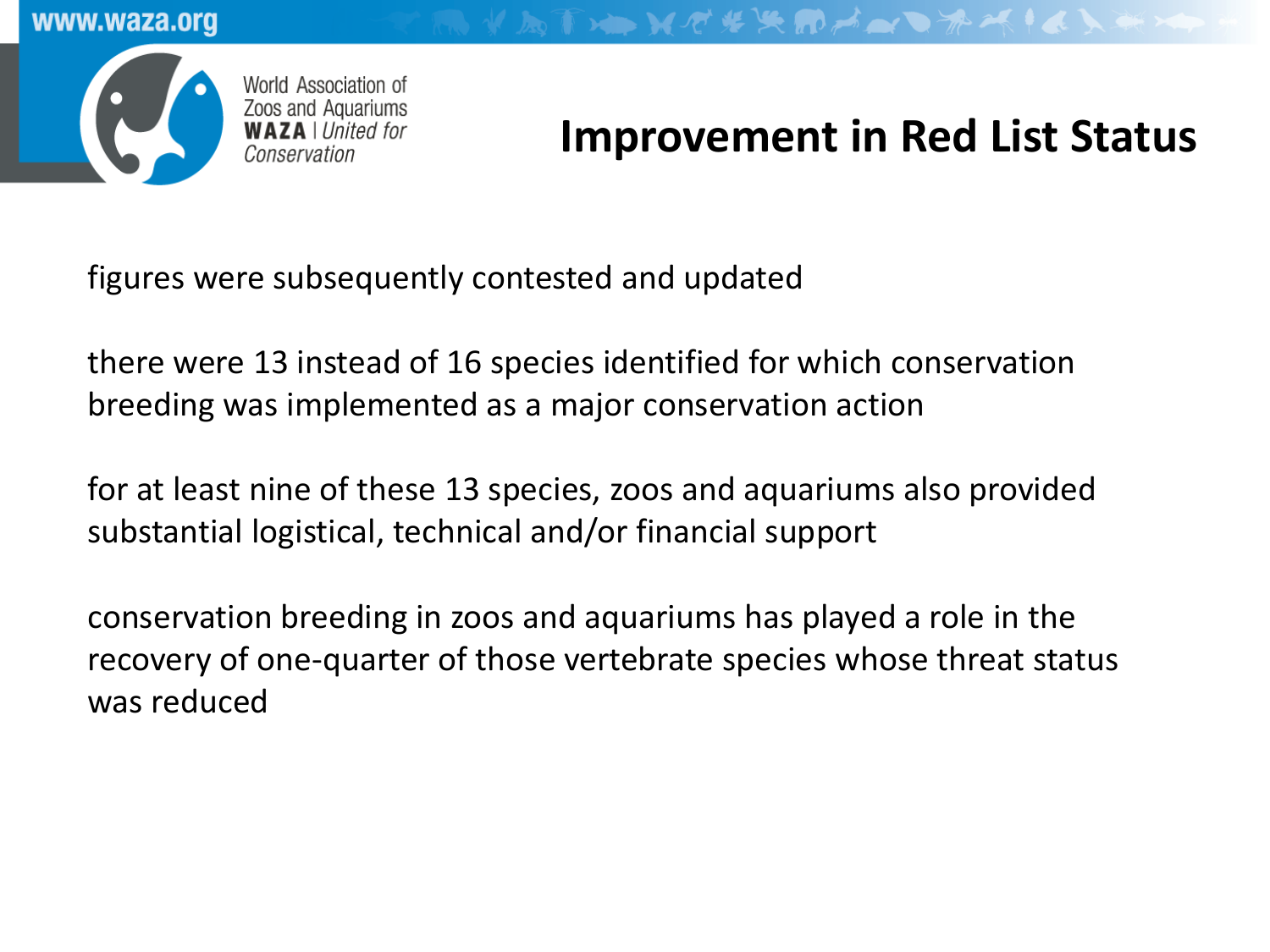

World Association of Zoos and Aquariums

#### **Breeding and Reintroduction**

breeding animals in human care followed by reintroducing them back into the wild was one of the most frequently cited conservation actions that led to improvements

for birds, conservation breeding and reintroduction helped prevent the extinction of six out of 16 species that would probably have gone extinct in the absence of conservation measures

for mammals, conservation breeding and reintroduction were more successful in improving conservation status than other conservation actions and contributed to the genuine improvement of nine species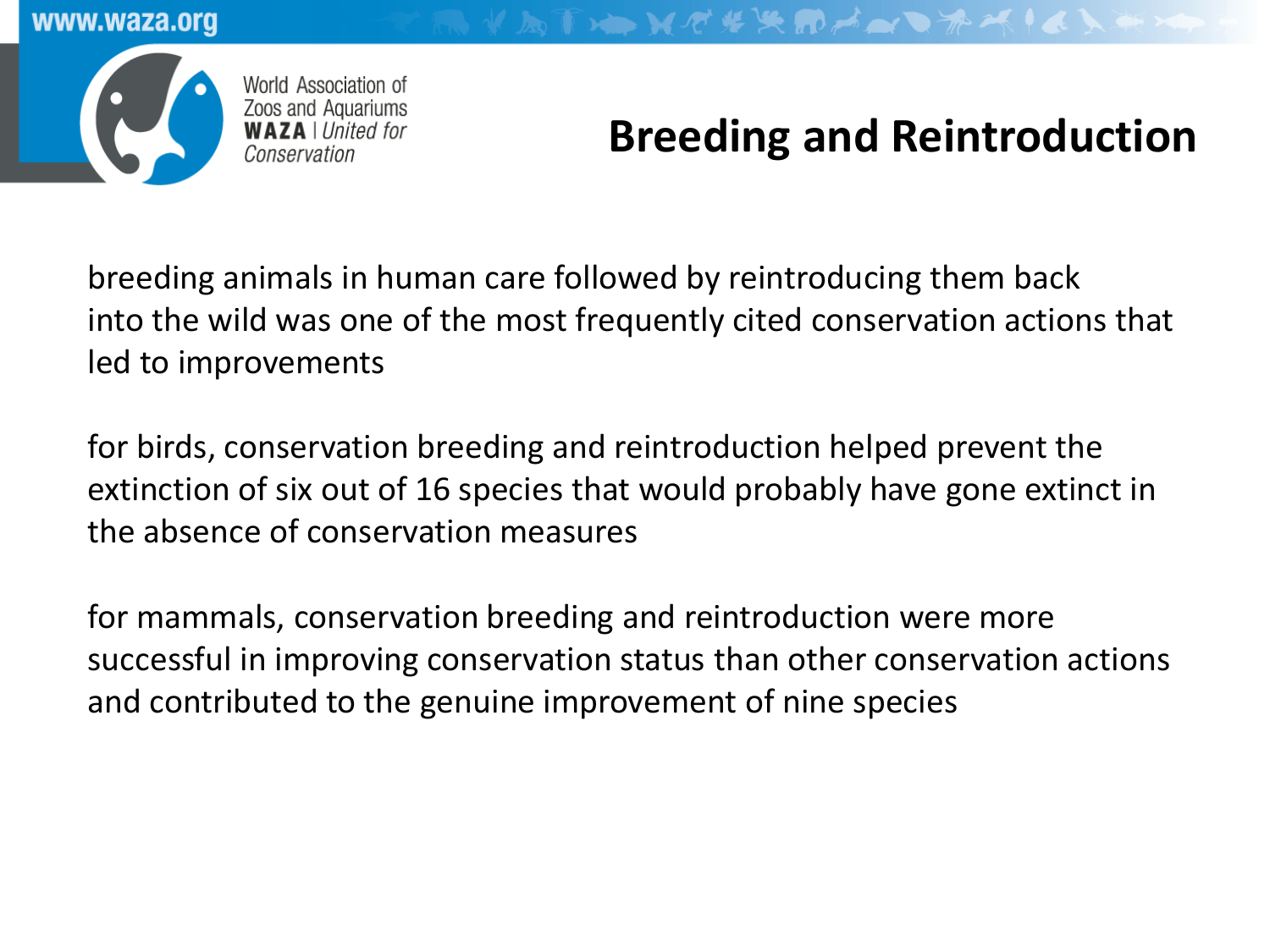

World Association of Zoos and Aquariums<br>**WAZA** | *United for* Conservation

#### **Extinct in the Wild**

species previously classified as Extinct in the Wild that have improved in IUCN Red List status thanks to the reintroduction of captive-bred animals include the Przewalski's horse, black-footed ferret and California condor

thanks to the same conservation actions, the threat status of the Arabian oryx, European bison and red wolf was reduced from Extinct in the Wild already before the time period considered





VATXXXXXXMANDAXXXXXXX



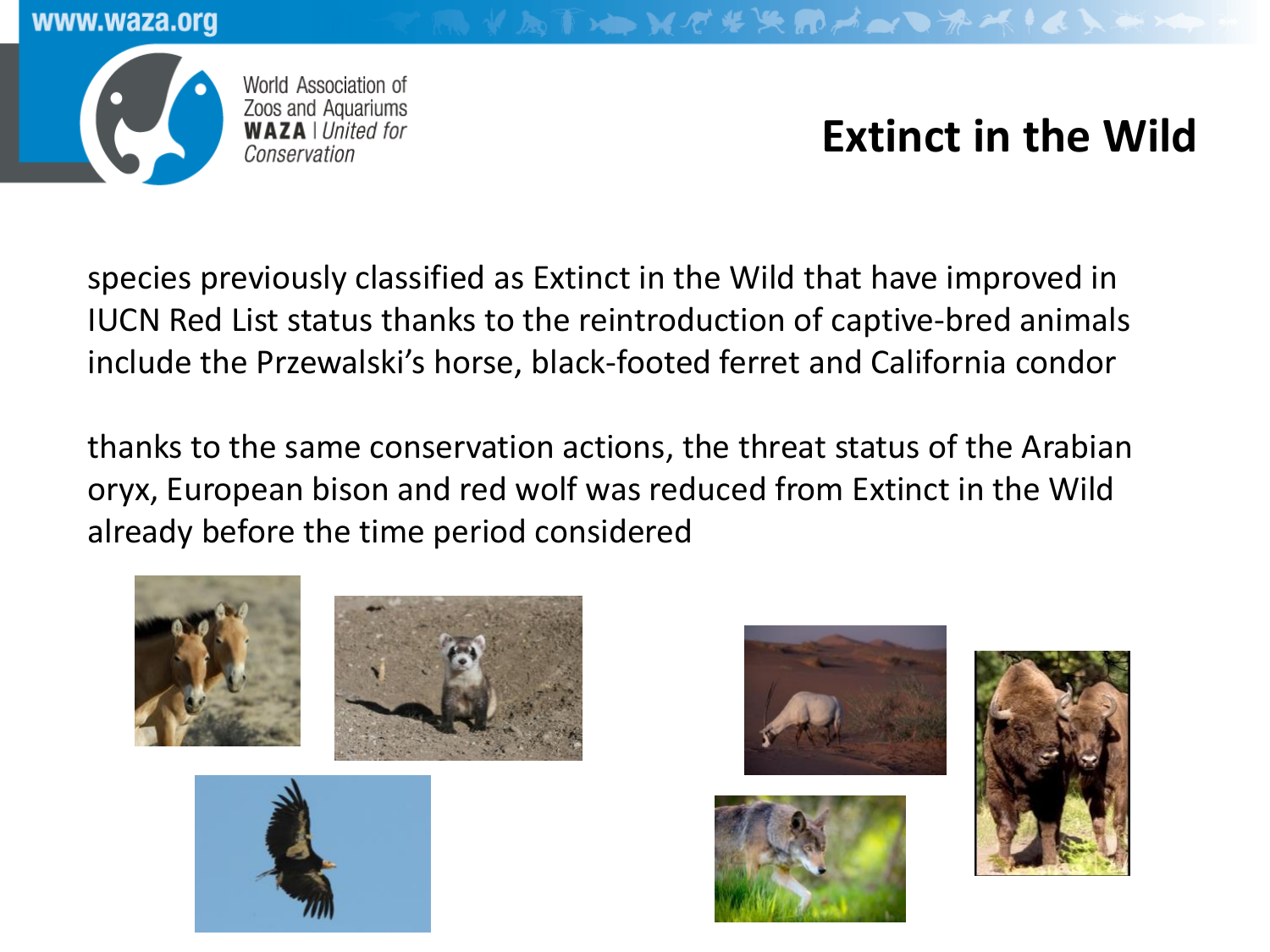

World Association of Zoos and Aquariums **WAZA** | United for Conservation

#### **Zoo Contribution**



32 animal species are classified as Extinct in the Wild on the IUCN Red List (version 2012.2)

31 of these species are actively bred in zoos, aquariums and other animal propagation facilities, which prevent their outright extinction

17 of these species are managed in a studbook-based breeding programme

6 species classified as Extinct in the Wild have ongoing reintroduction efforts using captive-bred animals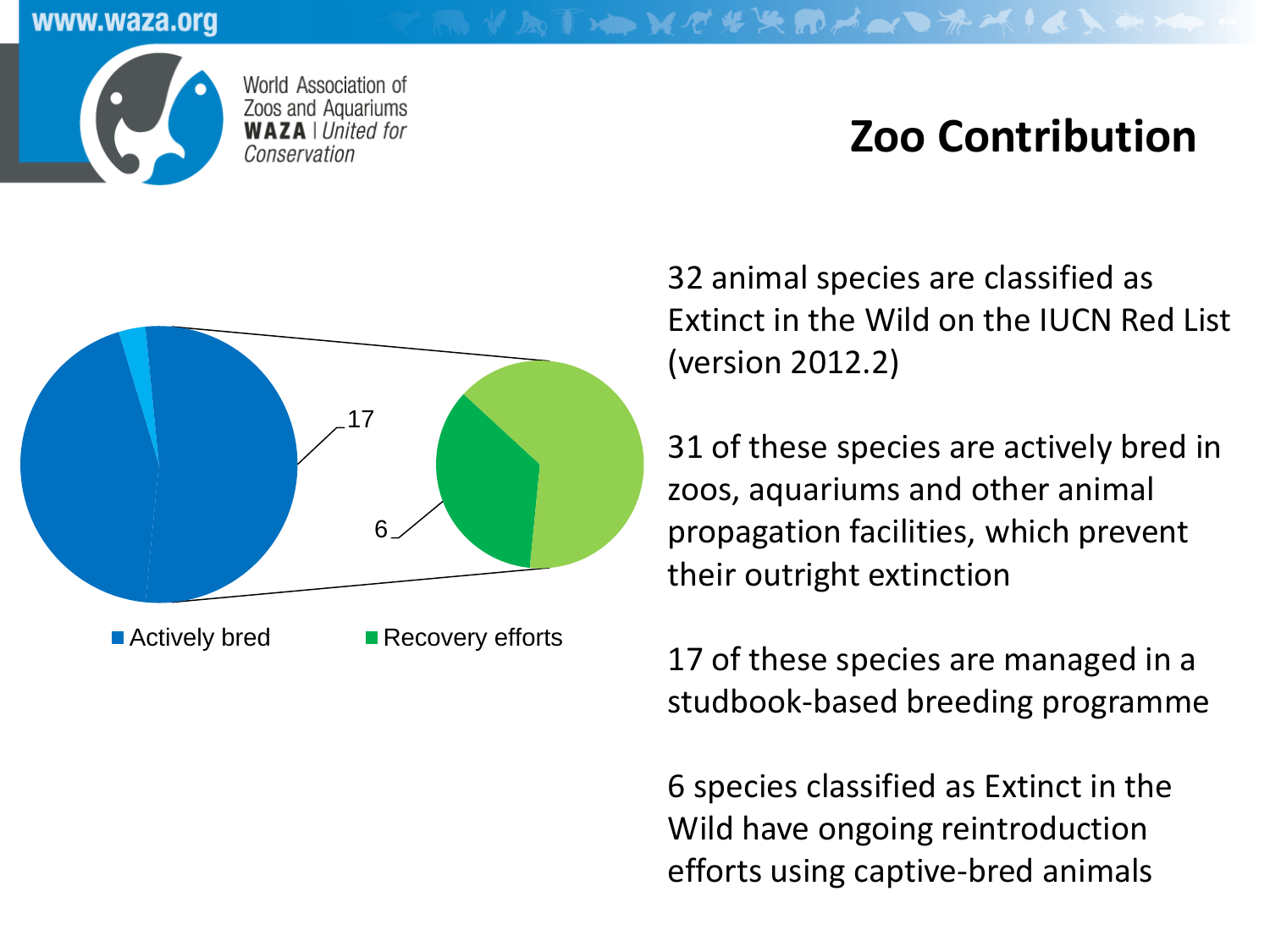



World Association of Zoos and Aquariums<br>**WAZA** | *United for* Conservation

#### **Zoo Contribution**

VATENNURXMANDRAILLE

zoological institutions are uniquely placed to contribute to the conservation of species that are no longer found in the wild

there are 12 species that were either reclassified from Extinct in the Wild or reintroduction efforts driven by zoological institutions have been implemented that hopefully will qualify them for reclassification soon

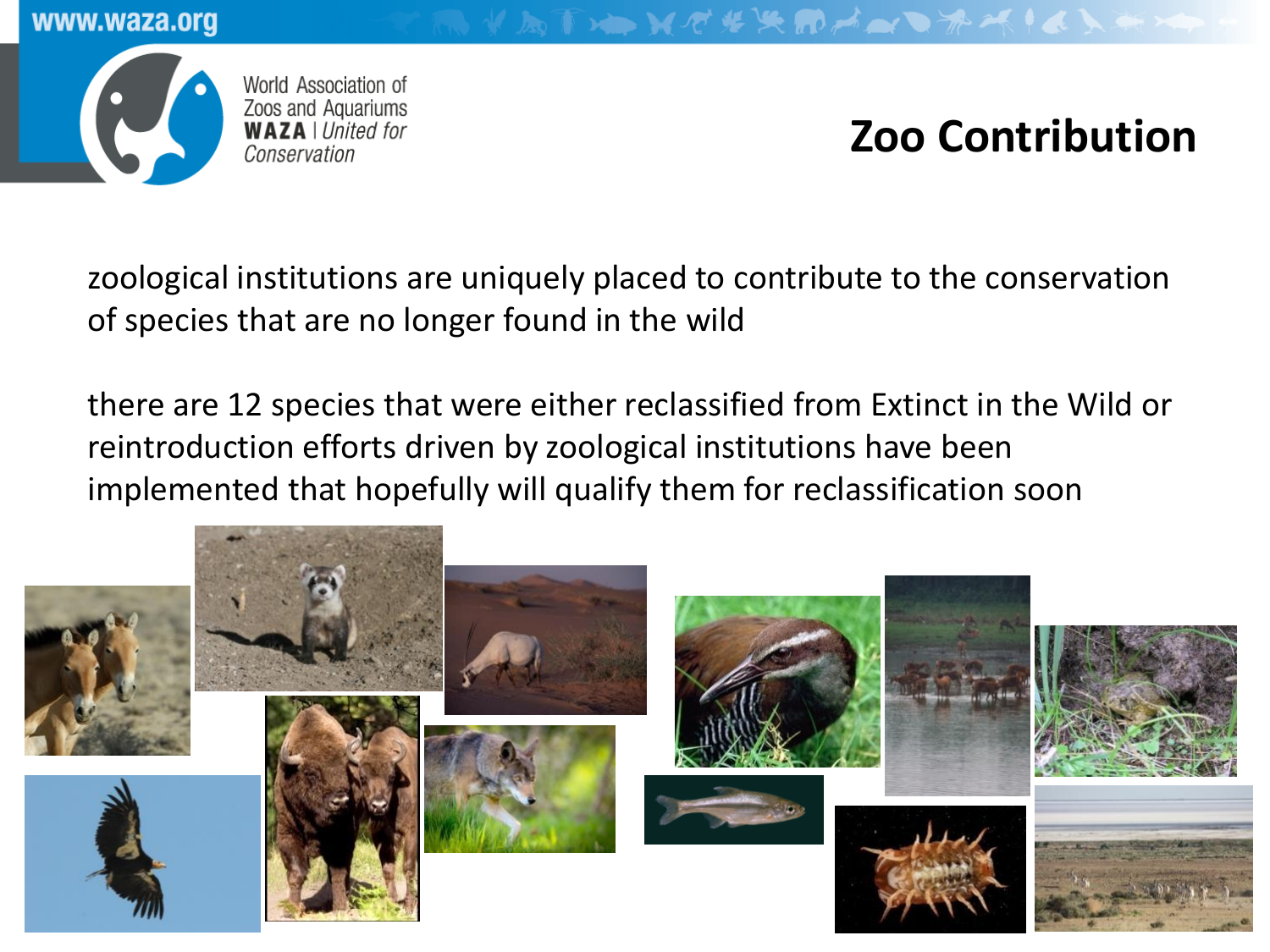

World Association of Zoos and Aquariums<br>**WAZA** | United for Conservation

#### **WAZA Magazine 2012**



compiled cases where zoos and aquariums have made unique contributions to fighting extinction of those species most urgently in need of conservation action; that is, species classified as Extinct in the Wild on the IUCN Red List

examples of interactive *ex situ* and *in situ*  population management

V DTID X C # X D A Q D A K + & X \* X

WAZA Magazine 2013: Towards Integrated Species Conservation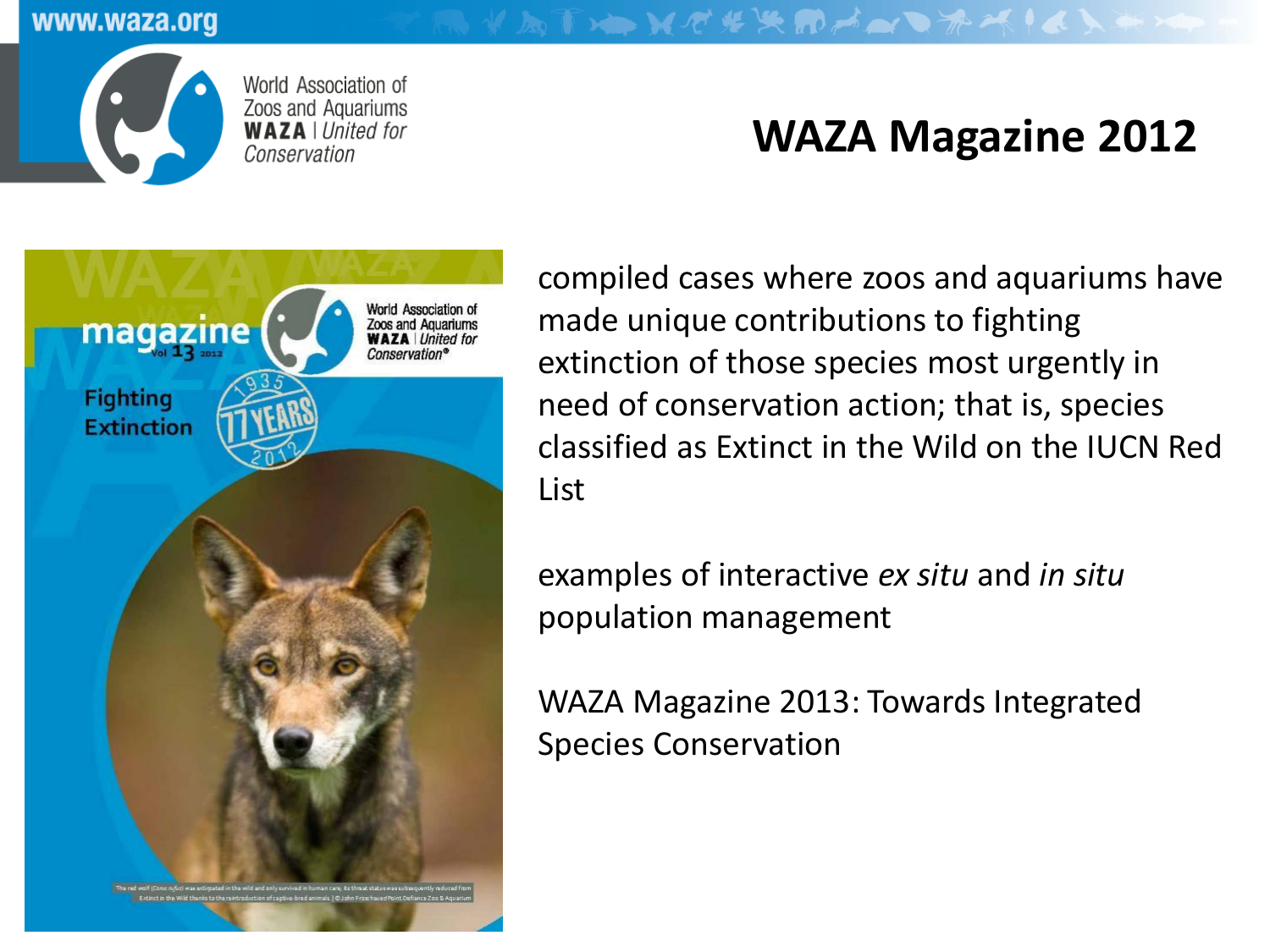

World Association of Zoos and Aquariums<br>**WAZA** | United for

#### **UN Decade on Biodiversity**

**ATEN YE FRANCIALLY** 

Aichi Biodiversity Target 12 of the United Nations *Strategic Plan for Biodiversity 2011–2020* states that "by 2020 the extinction of known threatened species has been prevented and their conservation status, particularly of those most in decline, has been improved and sustained"

substantially strengthen the case for the world zoo and aquarium community to play an increasingly recognised role in the conservation policies of governments, non-governmental organisations and multilateral environmental agreements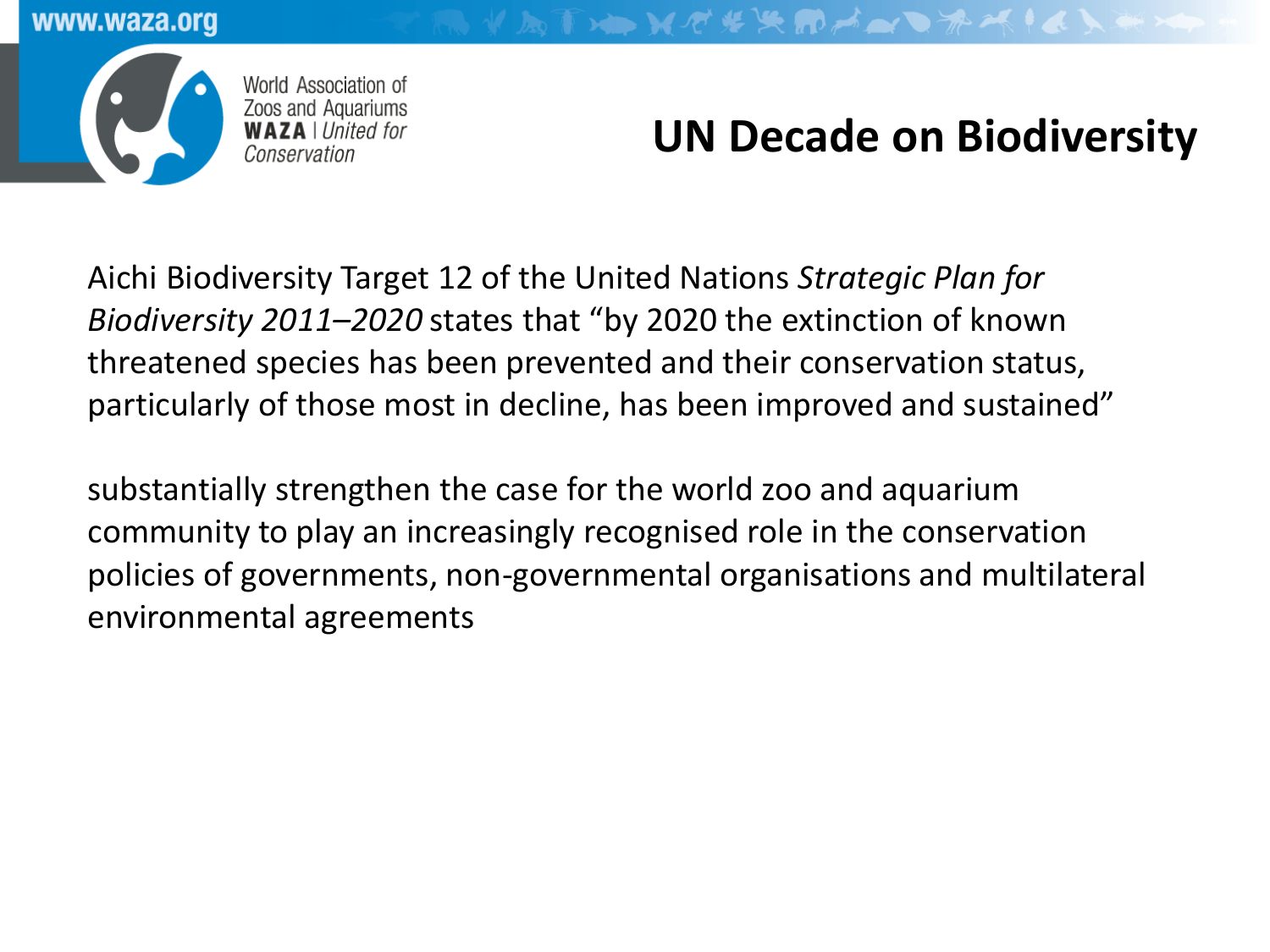

#### World Association of Zoos and Aquariums<br>**WAZA** | *United for*

#### **Connecting Zoos and the Field**

TEXPYXMANDAKIAL

recovered species provide powerful conservation success stories

examples of how to connect zoos and the wild encompassing a more holistic approach (e.g. partnering with local people and containing an education component)

species classified as Extinct in the Wild easily perceived and understood target for zoos to increase their participation in field conservation projects beyond reintroductions